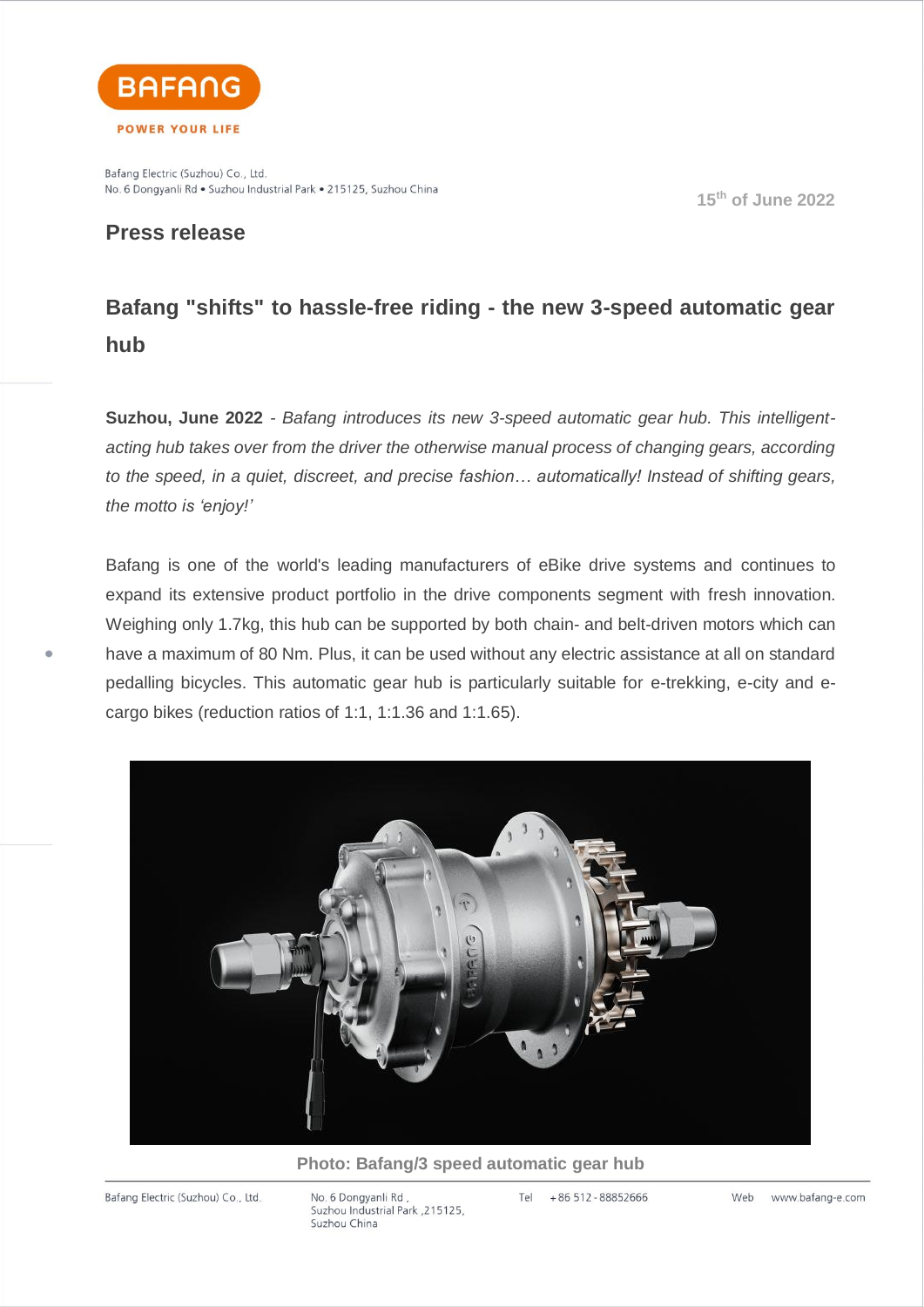

Bafang Electric (Suzhou) Co., Ltd. No. 6 Dongyanli Rd · Suzhou Industrial Park · 215125, Suzhou China

### **Low maintenance – high performance**

An optional speed detection sensor replaces the traditional sensor installed on the chain stay, providing a very clean solution for mid-drive systems. The new 3-speed automatic hub has precise shift points depending on wheel speed, thanks to Bafang's exquisite clutch mechanism. The hub can be combined with eMotors that are designed to support up to 25km or 32km. Furthermore, it can of course also be used for normal bicycles. No matter if 20'' or 24'', for folding/concept bikes, or for the bigger sizes such as 26''or 28'', the gear hub excels. The shift points are ideally matched (cadence calculated/based on a 38T/16T chain wheel), and so manual, hectic shifting is no longer necessary. This means less distraction from the road, with more riding comfort and safety for the rider. In terms of components, there is no need for an additional shifter and shift cable, resulting in lower maintenance requirements, easier servicing, and a high performance.



**Photo: Bafang**

Furthermore, this stylish and solid-looking automatic shines with the following technical data: Belt freewheel (optional, open to Gates specifications), 16T or 18-single freewheel specifications, OLD: 135mm, spoke hole: 36x13G, additional chain wheel inside. Due to the powerful design of this innovative gear hub, it can only be integrated in applications equipped with disc or V brakes.

Bafang Electric (Suzhou) Co., Ltd.

No. 6 Dongyanli Rd, Suzhou Industrial Park, 215125, Suzhou China

Tel +86 512 - 88852666